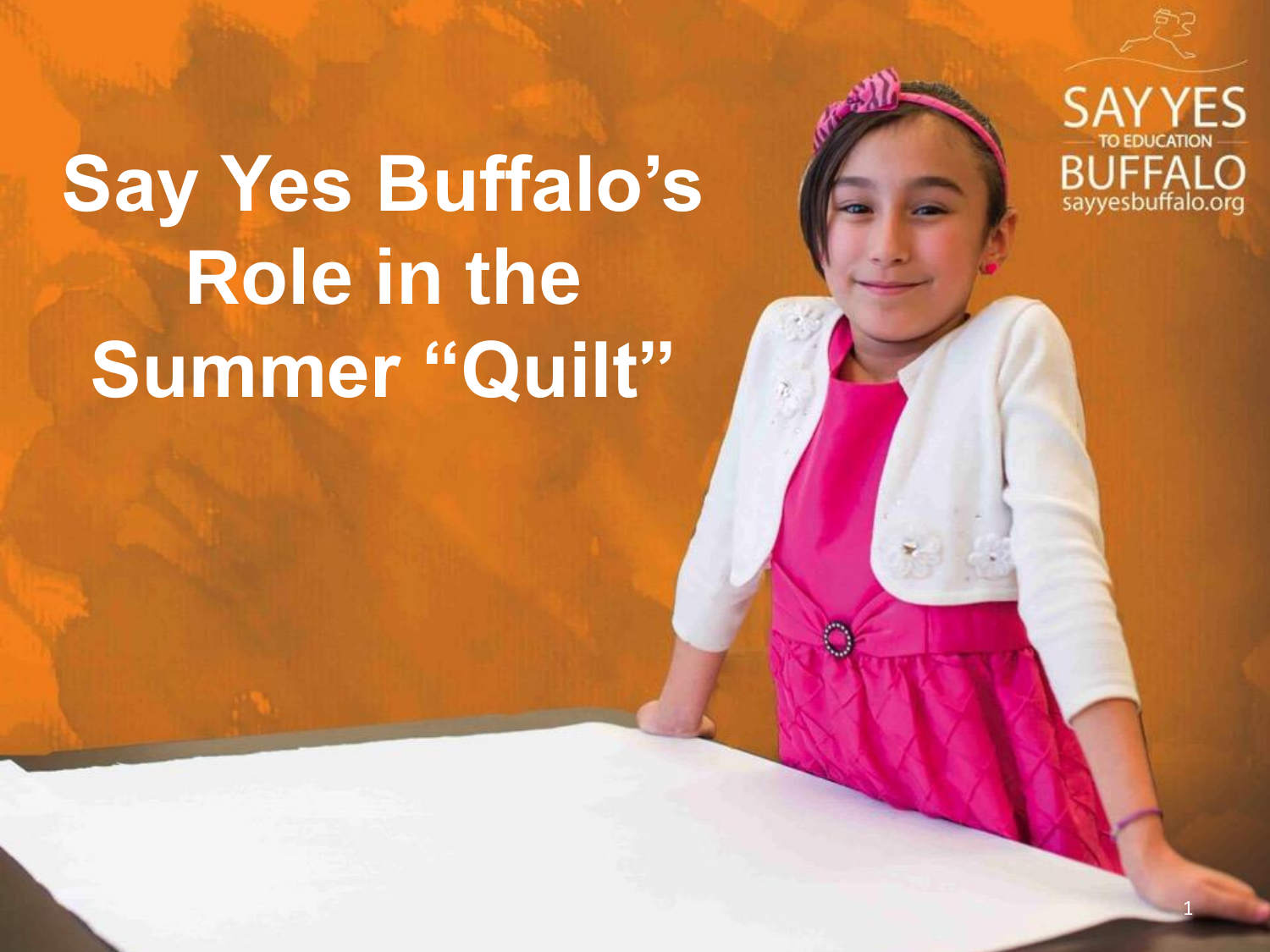# **Program Overview**

- City-wide initiative launched in 2015
	- PK-6 grade BPS students
	- Ave of 1,400 students at 31 sites each year



- Our goals:
	- Enhance academic growth
	- Promote health and wellness
	- Keep children safe
- Collaborative partnership:
	- Say Yes Buffalo
	- Buffalo Public Schools
	- City of Buffalo
	- Erie County
	- Community and faith-based organizations
	- Parent organizations
	- Philanthropic community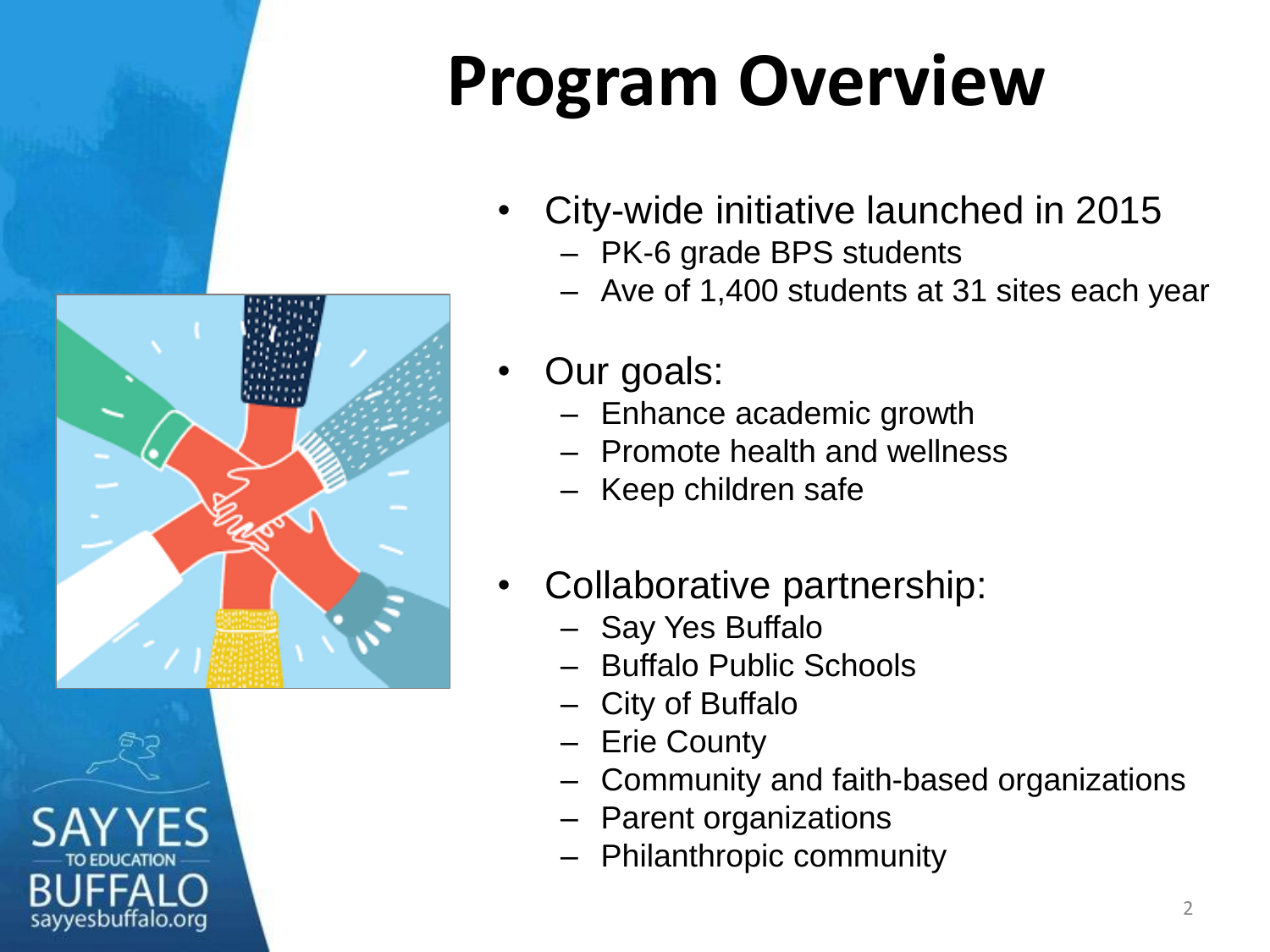# **Summer Camp 2.0**

- 2018 workgroup identified model enhancements
	- Lengthen day to 7 hrs
	- ↑ academics to 3 hrs/day
	- ↑ enrichment to 2 hrs/day
	- Evidenced-based ELA/Math
	- Planning/training time
- 2019 pilot showed promising student outcomes
	- Reading skills
	- Math skills

sayyesbuffalo.org

- Satisfaction rates
- Full pivot to 2.0 in 2021

#### **LOGIC MODEL**

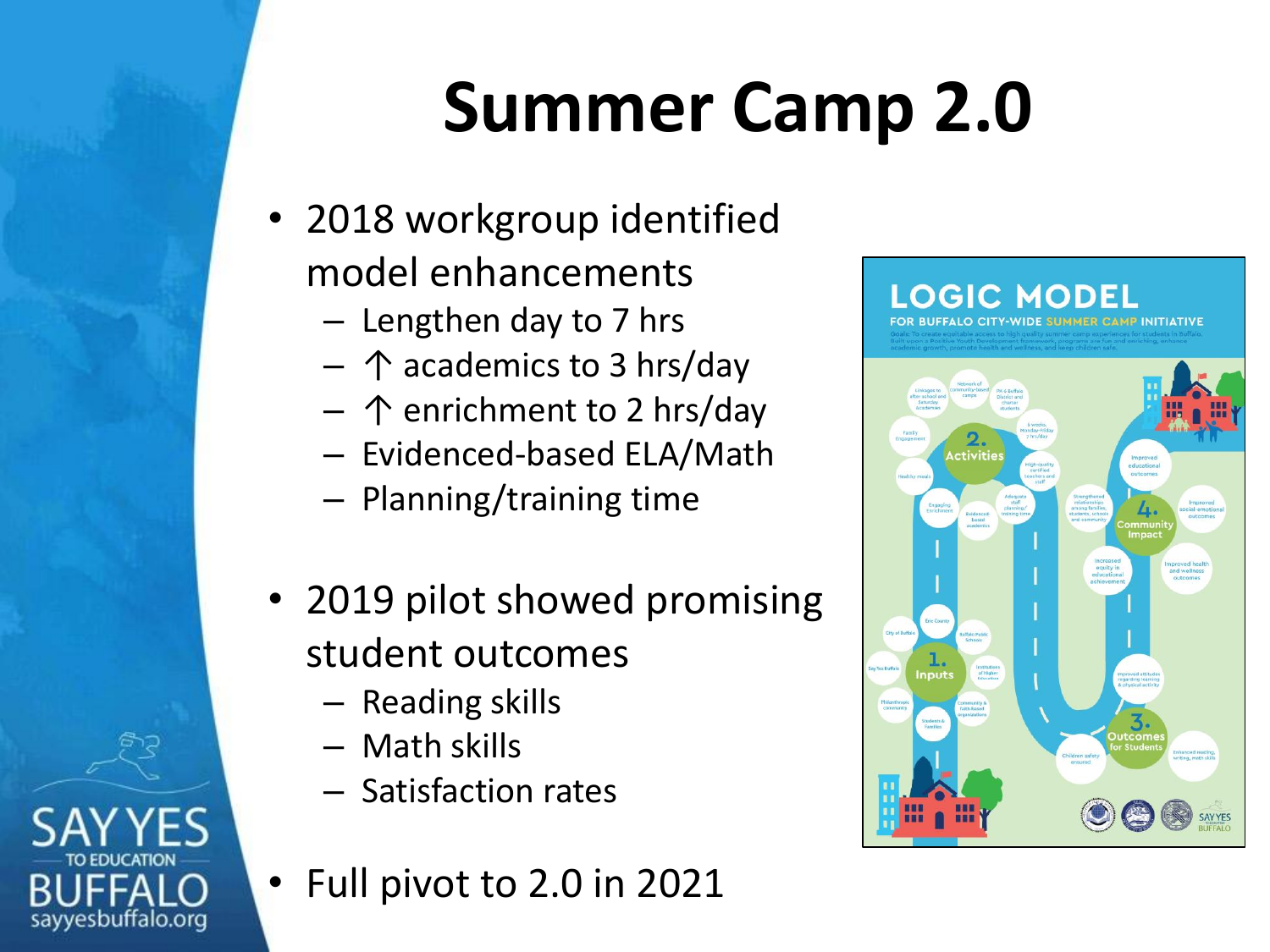# **Program Basics**

- 6 weeks (July 12 August 20), Monday Friday
	- Day starts at 8am, 8:30am or 9am depending on site

#### **19 sites with 7 hour day**

- 950 students
- 180 mins/day academics
- 120 mins/day enrichment
- Breakfast, lunch, snack

#### **13 sites with 4 hour day**

- 500 students
- 90 mins/day academics
- 60 mins/day enrichment
- Breakfast, lunch
- Evidenced-based academics led by certified teachers
- Enrichment must include SEL, physical activity
- **Staffing ratios** 
	- Overall 2:15 staff-to-student, inc. 1:25 teacher-to-student
	- Plus Site coordinator
	- 50 students = 1 site coordinator, 2 teachers, 5 support staff

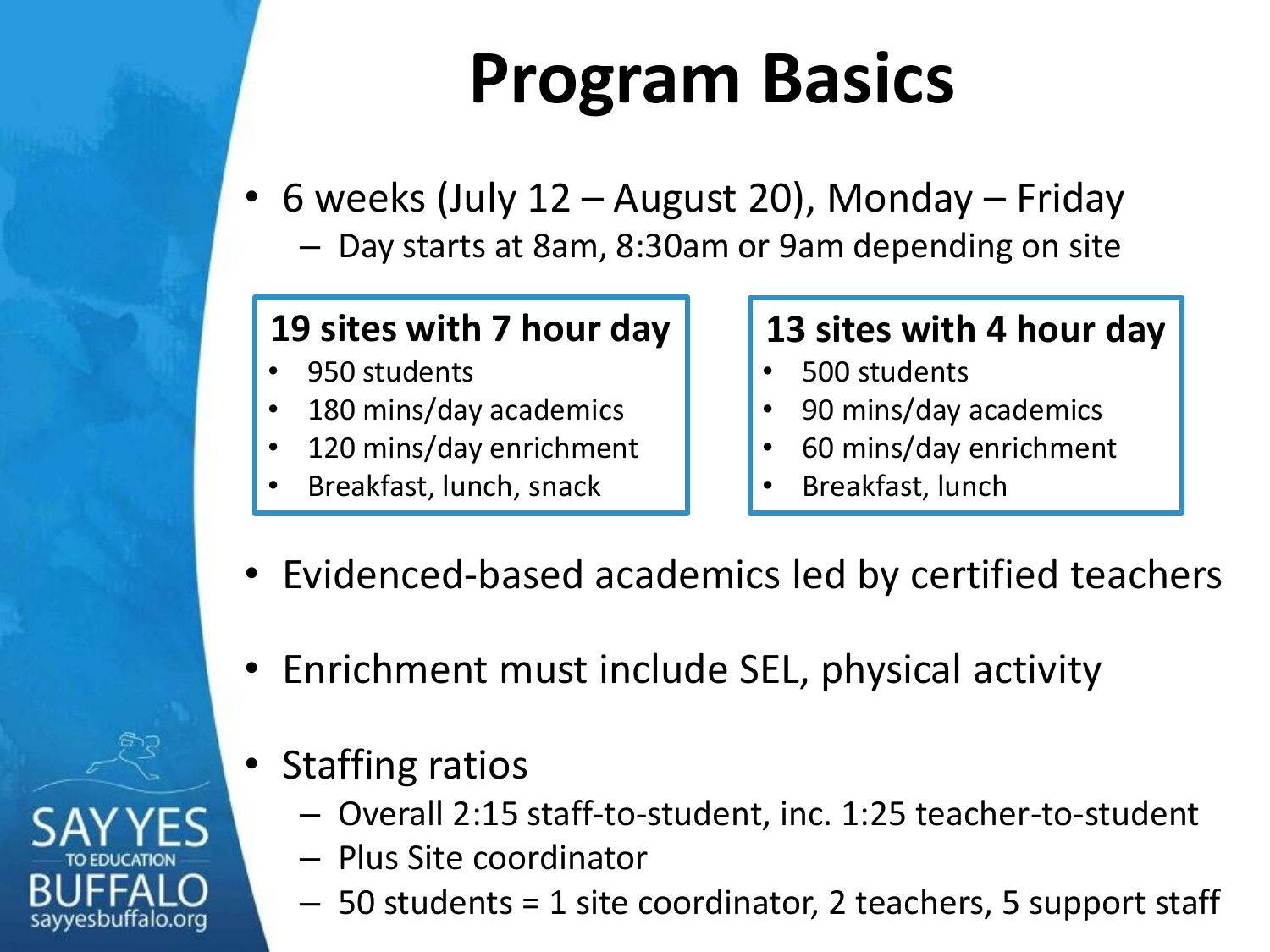### **2021 Partners and Sites**

### **22 partners, 32 sites:**

ASAP Educational Program, The Belle Center, BestSelf Behavioral Health, Boys & Girls Clubs of Buffalo, Boys & Girls Clubs of the Northtowns, Buffalo String Works, Calvary Baptist Church, Community Action Organization, First Shiloh Youth Foundation, King Urban Life Center, Lt. Col. Matt Urban Center, Metro Community Development Corporation, Parker Academy, Police Athletic League of Buffalo, Say Yes Buffalo Community Schools, Somali Bantu Community Organization, Tru Way Community Center, University District Community Development Association, West Side Community Services, Westminster Economic Development Initiative, YMCA Buffalo Niagara, YWCA of Western New York

sayyesbuffalo.org



*Blue sites are 7 hrs/day Green sites are 4 hrs/day*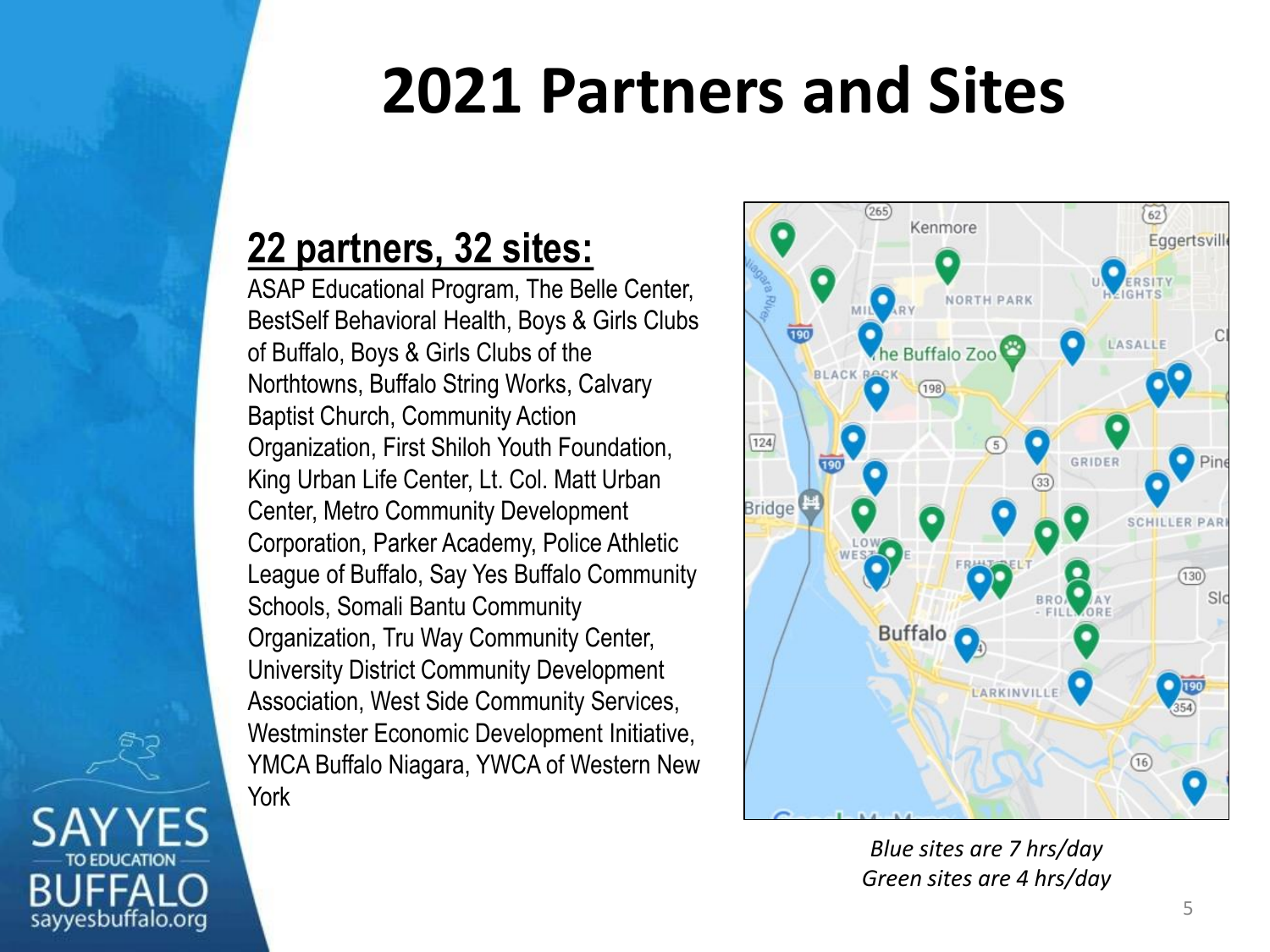*Health and safety protocols were effectively implemented in Virtual Learning Support Centers*



# **Health and Safety**

- Strict health and safety protocols
	- Based on guidance/regulations from CDC, DOH, OFCS
	- Informed by "Camp Counts" study, Virtual Learning Support Centers experience
- Provisions for:
	- Emergency communications
	- Arrival/dismissal
	- Daily health checks
	- Healthy hygiene, including masks
	- Site ventilation
	- Social distancing
	- Cleaning/disinfecting
	- "Rest and Restore" room
	- Contingency plans for identified COVID-19 cases
- All sites will have ECDOH permit or SACC license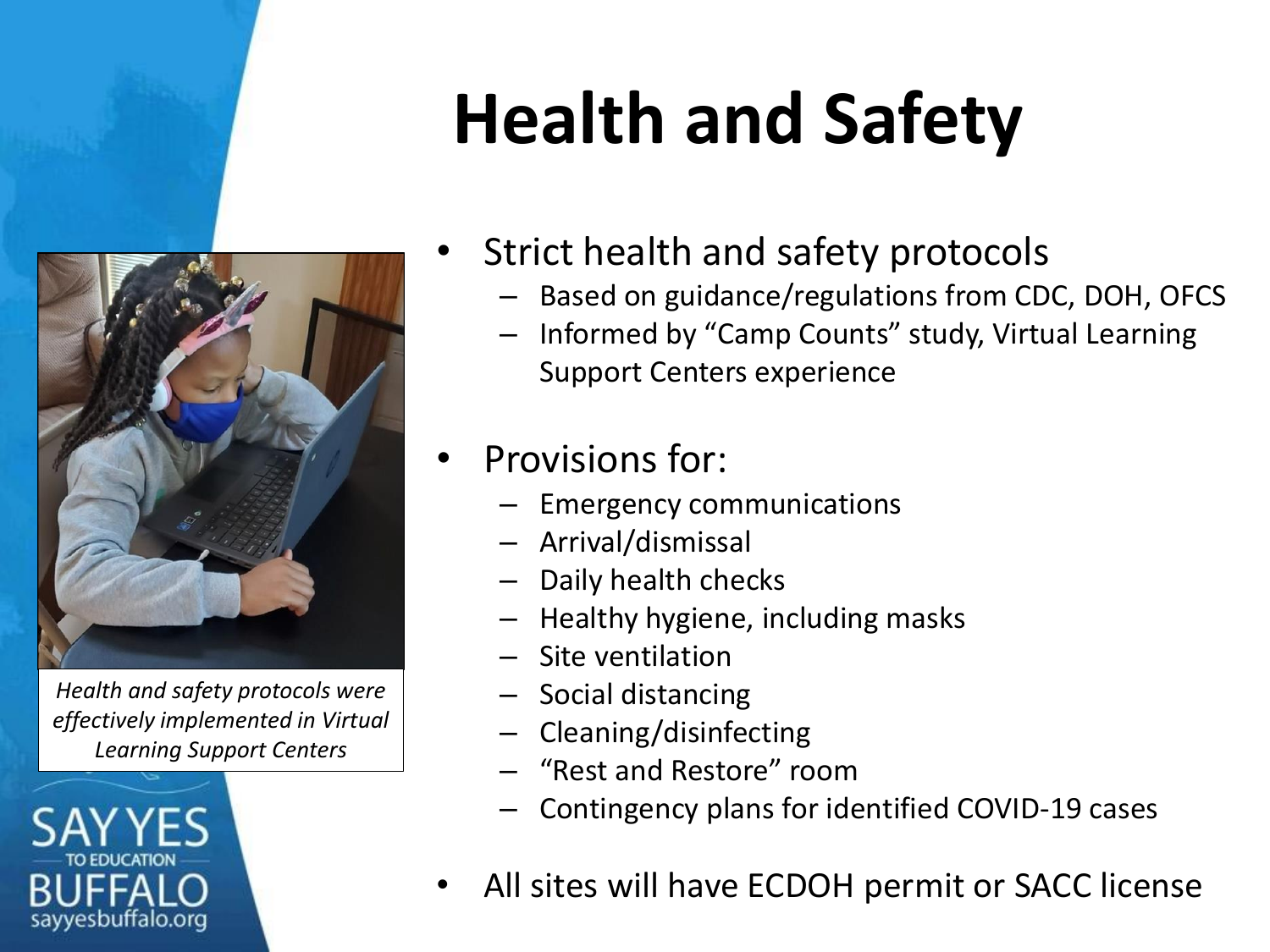### **Providing Crucial Supports**

m  $\bullet$ Ť IO

*Sites will help students and their families access resources for food, clothing, shelter, school supplies and health insurance.*

*Sites will provide support to students struggling with mental health and behavioral challenges, linking students and families to counseling when appropriate.*



*Sites will help ensure student safety, monitoring for signs of abuse and neglect.*

sayyesbuffalo.org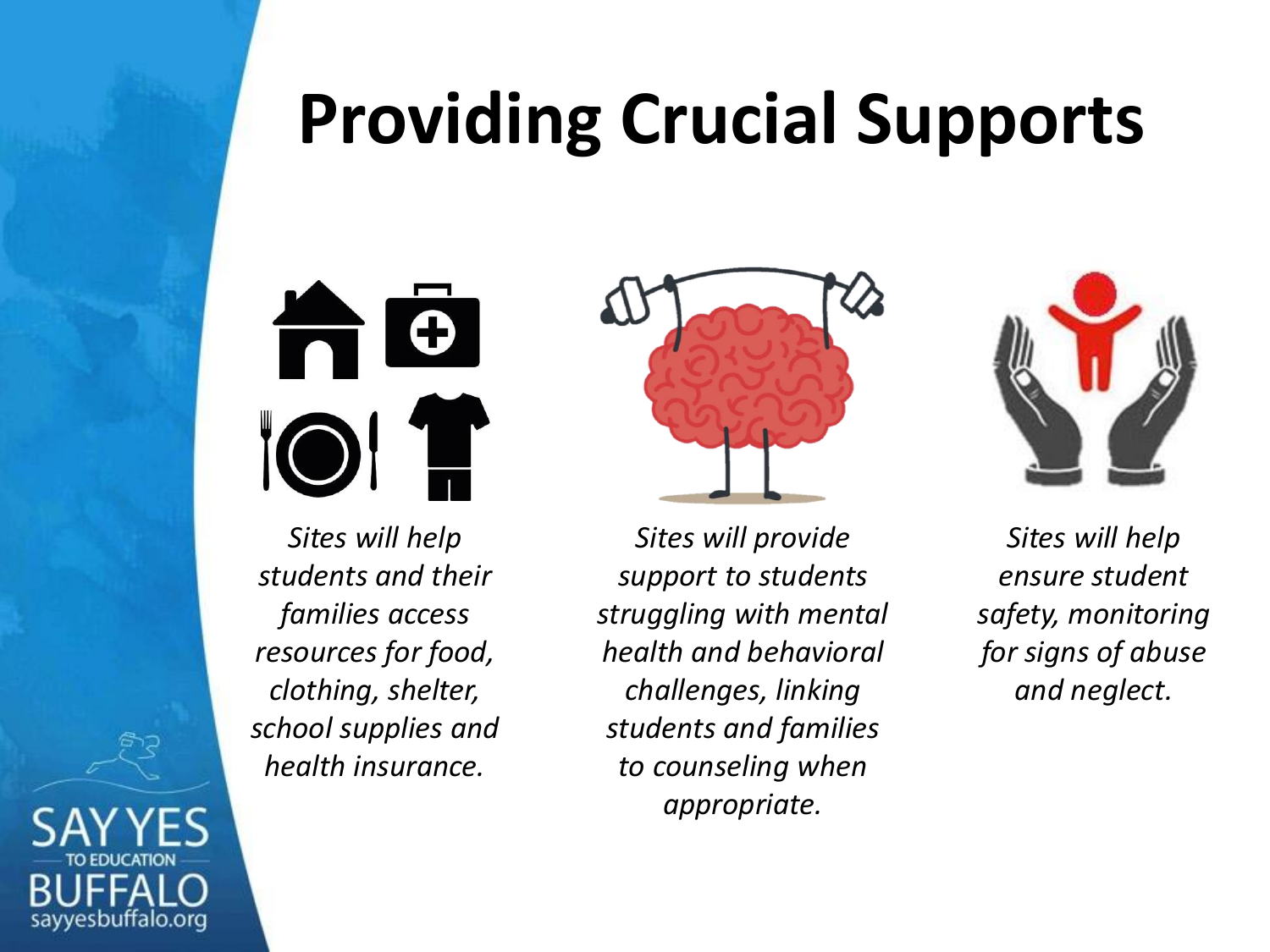# **Breaking Barriers Partnership**

- Partnership with Boys and Men of Color
- Racial equity-themed programming led by young men
	- Piloting at select sites



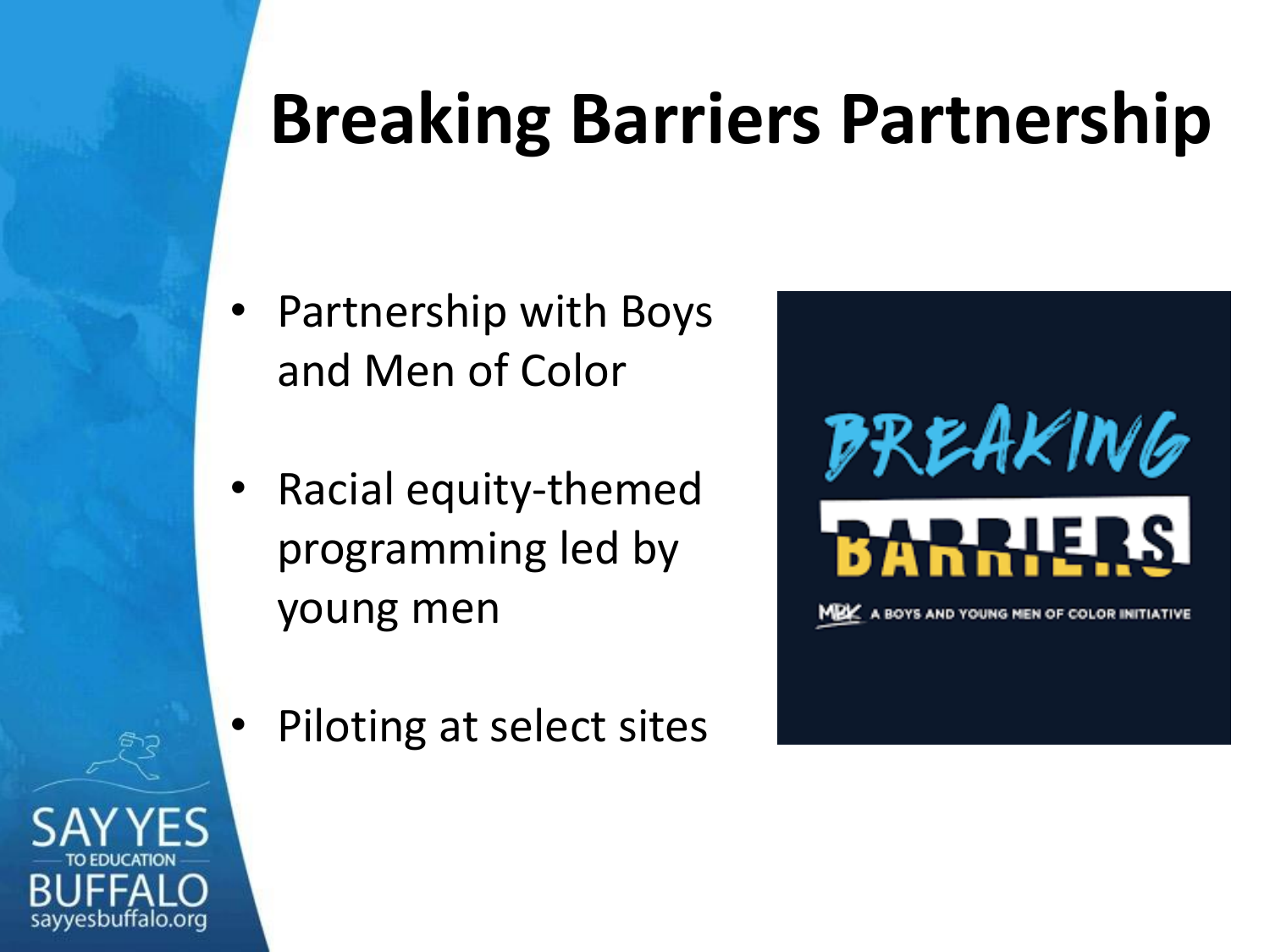# **Urban Teacher Academy**



buffalo.org

- **McKinley High School** and Buff State partnership
- Students will assist teachers with academic curriculum in camps
- Won't count towards site staffing ratios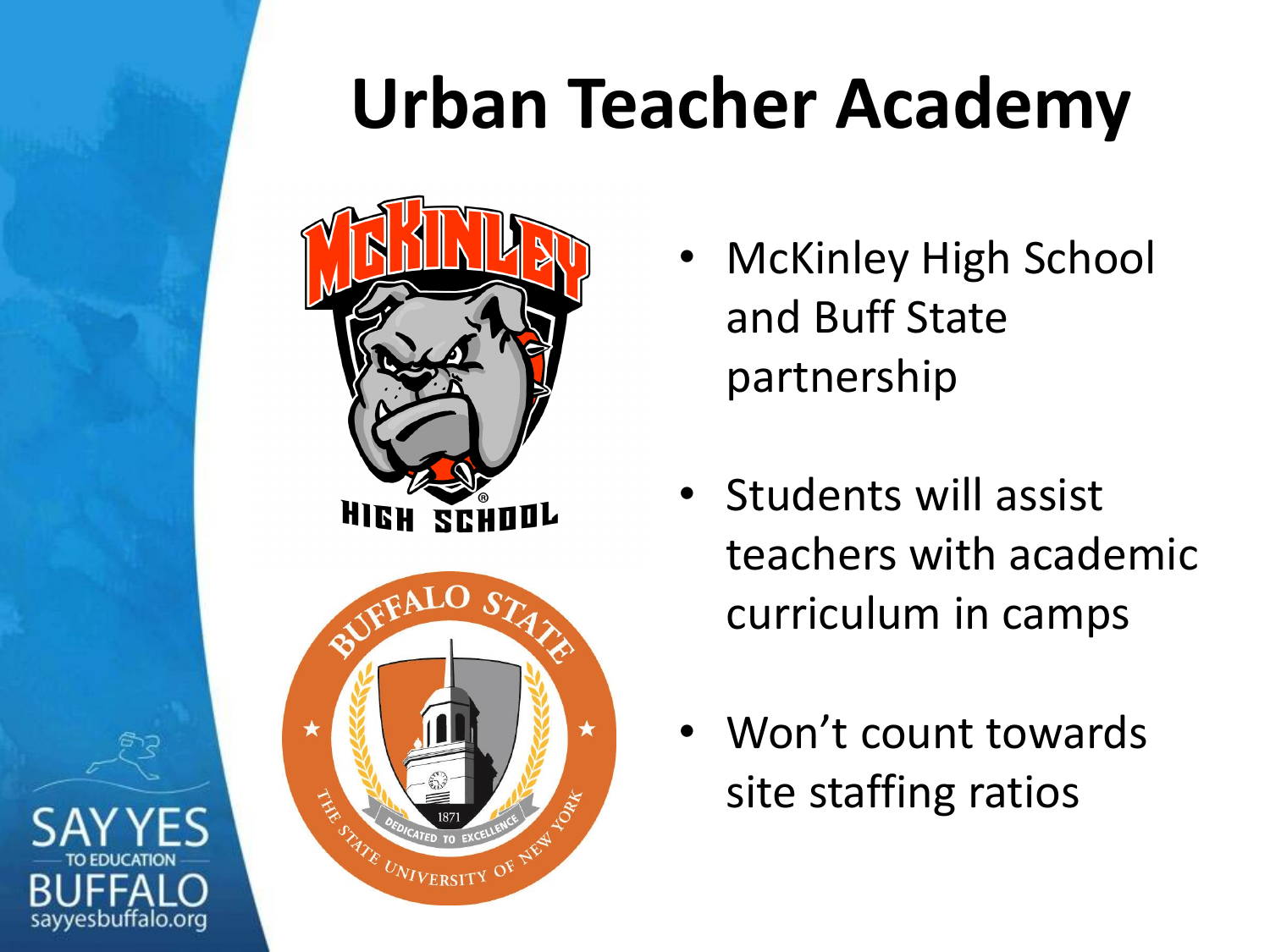# **Camp Begins in 33 Days!**

*1,500+ students already enrolled - 28 of 32 sites full!*





*Curriculum is all purchased and going out to sites*

sayyesbuffalo.org

*We're holding virtual PD sessions with site staff to ensure this is the best year of Summer Camp yet!*